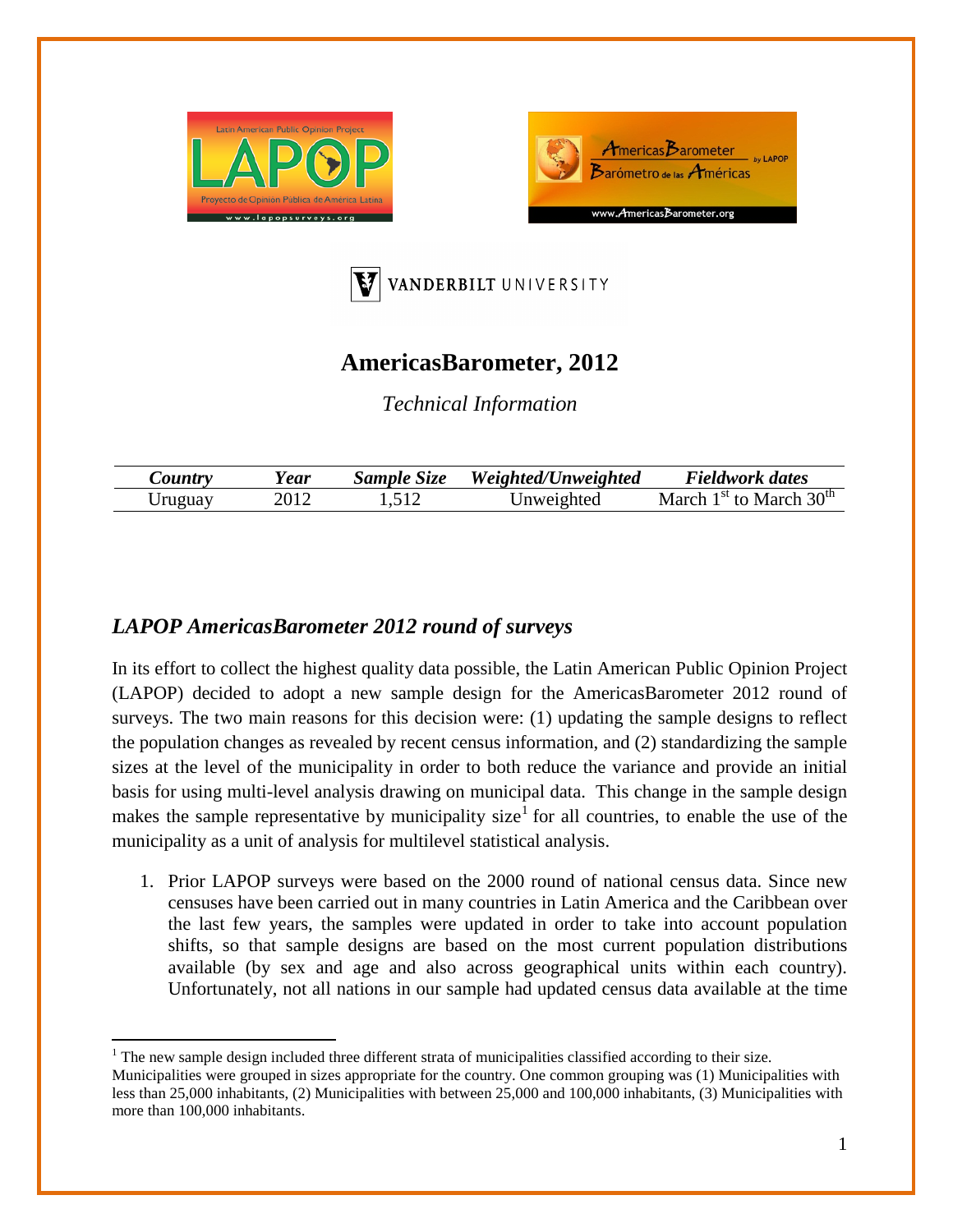LAPOP designed the 2012 AmericasBarometer. We plan to integrate new census information for future rounds as they become available.

2. With the objective of making it possible to perform subnational multi-level analyses and therefore assess the impact of both contextual and individual level characteristics at the subnational level, LAPOP adopted a new strategy for designing survey samples that allocate a somewhat larger number of cases to smaller municipalities within each country. Recent studies have demonstrated the importance of considering both the effects of municipal as well as regional characteristics on citizens' attitudes and behaviors; however, multilevel analyses are only feasible if a reasonable number of interviews are carried out in each municipality, and if those interviews are reasonably well distributed throughout each municipality. Prior LAPOP samples were  $PPS<sup>2</sup>$  $PPS<sup>2</sup>$  $PPS<sup>2</sup>$  adjusted to the municipal level, but this meant that some municipalities had a very small number of interviews, while others were quite large. A single large municipality, e.g., the capital of the country, could have drawn a very larger number of interviews. For the 2012 round, we continued to use PPS in the selection of the municipalities themselves, but established a target minimum sample size for each municipality of 12 respondents for larger countries and 24 respondents in smaller countries, in both cases divided into clusters of six respondents each. The clusters were distributed in direct proportion to the urban/rural breakdown of a given municipality<sup>[3](#page-1-0)</sup>. Thus, by increasing the number of interviews per municipality in the smallest municipalities, LAPOP seeks to facilitate investigating subnational patterns using multilevel modeling techniques. For the larger municipalities, we also retained the PPS approach, but would often subdivide the large cities into districts (or equivalent units) whenever possible so that a large city might have 4 or even 6 PSUs. Our rationale there was to treat the district as a unit for the purposes of calculating the intra-class correlations (rho statistic). The largest gains from this new sample design will come in subsequent rounds of surveys, as aggregated data across time will provide users with larger municipal sample sizes. The 2012 round established the basis for collecting useful data at the municipal level that can be merged with future round of surveys using the same sample design.

Simulations were carried out using the 2010 data set in order to determine the impact of revising the sample designs. Those simulations demonstrated the efficacy of the new design proposal, but required some modification for the largest countries in the sample. At the same time, the 2012 round sample design continue to utilize the very same strata as in prior years in order to maintain the reporting continuity of prior studies.

The remaining pages of this technical note describe the sample design of the Uruguayan AmericasBarometer 2012 survey.

<sup>2</sup> Probability Proportional to Size

<span id="page-1-0"></span><sup>&</sup>lt;sup>3</sup> It should be noted that in some countries particular circumstances forced some deviation from this norm of 12 and 24 respondents per municipality. Users of the database should examine the variable PSU included in the UNWEIGHTED dataset to find sample sizes per municipality (or subunits of municipalities when the population size of the municipality was very large).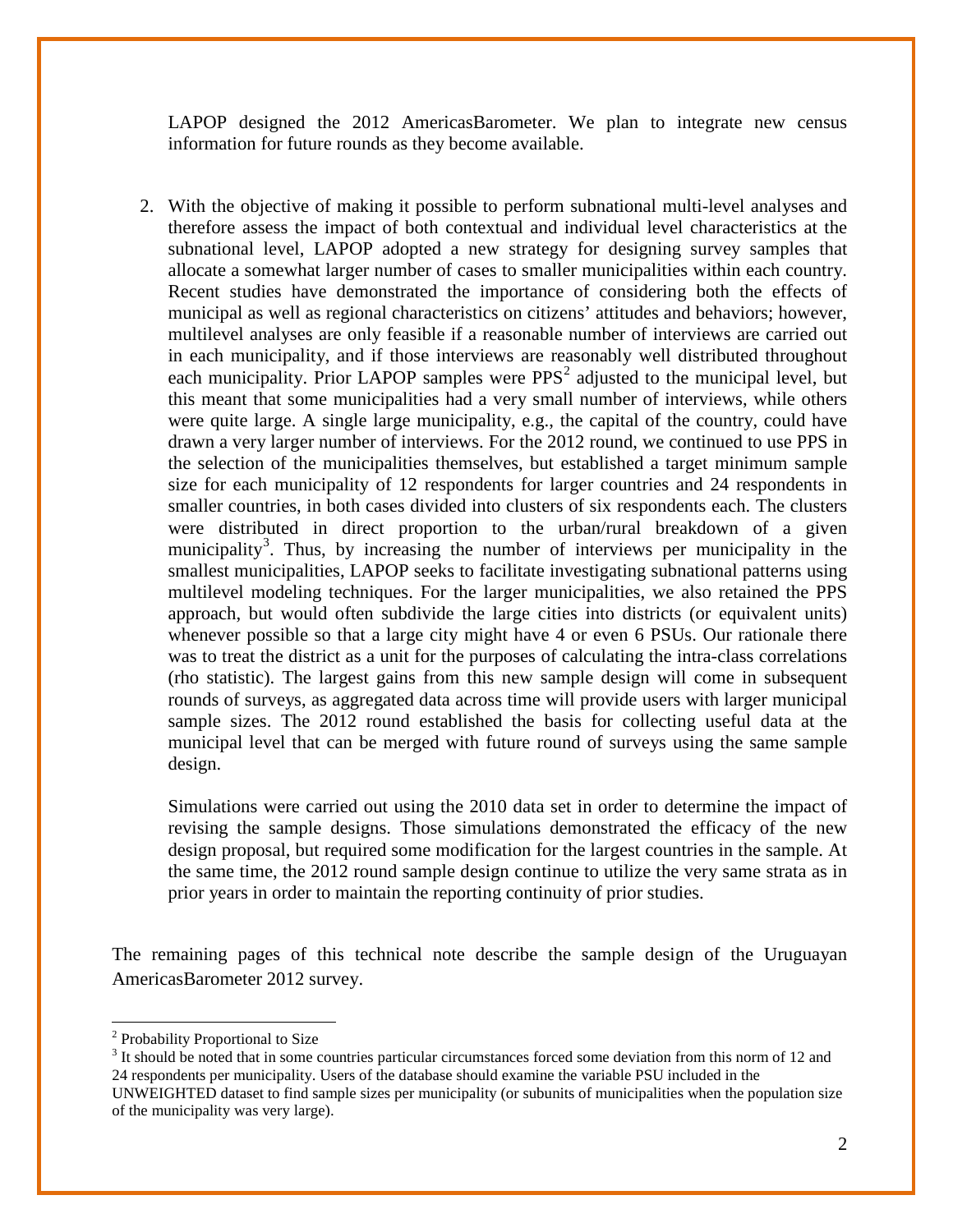## *Uruguay 2012 AmericasBarometer Round*

This survey was carried out between March  $1<sup>st</sup>$  and March  $30<sup>th</sup>$  of 2012, as part of the LAPOP AmericasBarometer 2012 wave of surveys. It is a follow-up of the national surveys of 2006, 2008, and 2010 carried out by the LAPOP. The 2012 survey was conducted by Vanderbilt University, CIFRA, González Raga & Associates and la Universidad de Montevideo with the field work being carried out by CIFRA and González Raga & Associates. The 2012 AmericasBarometer received generous support from many sources, including USAID, UNDP, IADB, Vanderbilt U., Princeton U., Université Laval, U. of Notre Dame, among others.

The project used a national probability sample design of voting-age adults, with a total N of 1,512 people. It involved face-to-face interviews conducted in Spanish. The survey used a complex sample design, taking into account stratification and clustering.

The sample was developed using a multi-stage probability design (with quotas at the household level) and was stratified in two strata representing the two main geographical regions: Montevideo and Interior Region. Each stratum was further sub-stratified by size of municipality<sup>[4](#page-1-0)</sup> and by urban and rural areas within municipalities. Respondents were selected in clusters of 6 interviews in urban and rural areas.

The sample consists of 61 primary sampling units and 252 final sampling units. A total of 1,392 respondents were surveyed in urban areas and 120 in rural areas. The estimated margin of error for the survey is  $\pm$  2.53.

Table 1 shows the unweighted sample size in each of the two regions (strata).

| <b>Strata</b> | <b>Unweighted Sample Size</b> |
|---------------|-------------------------------|
| Montevideo    | 450                           |
| Interior      | 234                           |
| Total         | 1.512                         |

**Table 1: Sample sizes by Strata in the 2012 AmericasBarometer Survey in Uruguay**

Quotas for gender and age were adopted since multiple recalls in a national sample such as this are impractical from a cost standpoint. Our experience shows that even three recalls leave the sample with a notable gender imbalance (more women than men). Rather than have to include

<sup>4</sup> The new sample design included three different strata of municipalities classified according to their size. Municipalities were grouped in sizes as follow: (1) Small municipalities with less than 25,000 inhabitants, (2) Medium-sized municipalities with between 25,000 and 100,000 inhabitants, (3) Large municipalities with more than

<sup>100,000</sup> inhabitants.